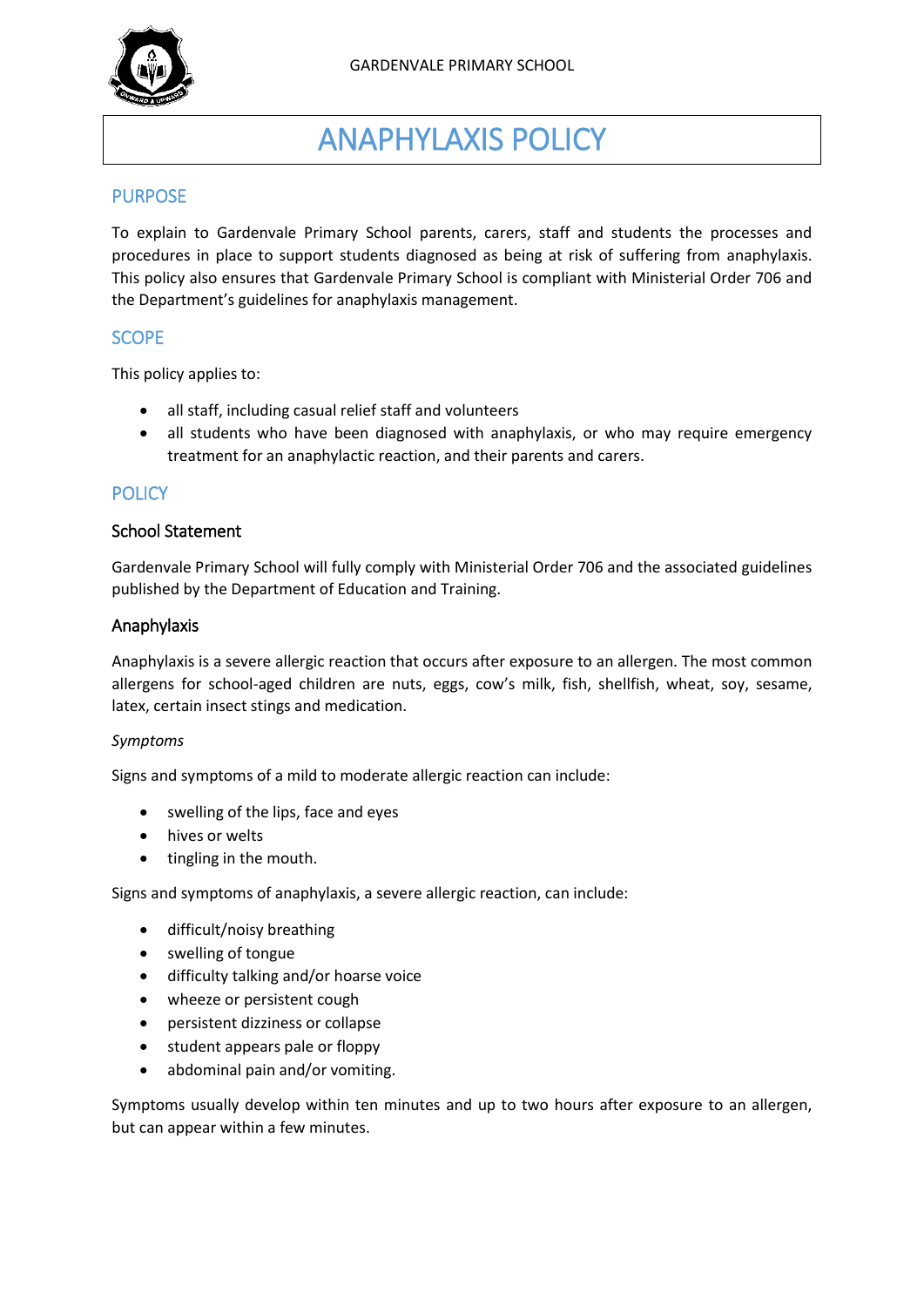

Adrenaline given as an injection into the muscle of the outer mid-thigh is the first aid treatment for anaphylaxis.

Individuals diagnosed as being at risk of anaphylaxis are prescribed an adrenaline autoinjector for use in an emergency. These adrenaline autoinjectors are designed so that anyone can use them in an emergency.

## Individual Anaphylaxis Management Plans

All students at Gardenvale Primary School who are diagnosed by a medical practitioner as being at risk of suffering from an anaphylactic reaction must have an Individual Anaphylaxis Management Plan. When notified of an anaphylaxis diagnosis, the principal/assistant principal of Gardenvale Primary School is responsible for developing a plan in consultation with the student's parents/carers.

Where necessary, an Individual Anaphylaxis Management Plan will be in place as soon as practicable after a student enrols at Gardenvale Primary School and where possible, before the student's first day.

Parents and carers must:

- obtain an ASCIA Action Plan for Anaphylaxis from the student's medical practitioner and provide a copy to the school as soon as practicable
- immediately inform the school in writing if there is a relevant change in the student's medical condition and obtain an updated ASCIA Action Plan for Anaphylaxis
- provide an up-to-date photo of the student for the ASCIA Action Plan for Anaphylaxis when that Plan is provided to the school and each time it is reviewed
- provide the school with a current adrenaline autoinjector for the student that has not expired;
- participate in annual reviews of the student's Plan.

Each student's Individual Anaphylaxis Management Plan must include:

- information about the student's medical condition that relates to allergies and the potential for anaphylactic reaction, including the type of allergies the student has
- information about the signs or symptoms the student might exhibit in the event of an allergic reaction based on a written diagnosis from a medical practitioner
- strategies to minimise the risk of exposure to known allergens while the student is under the care or supervision of school staff, including in the school yard, at camps and excursions, or at special events conducted, organised or attended by the school
- the name of the person(s) responsible for implementing the risk minimisation strategies, which have been identified in the Plan
- information about where the student's medication will be stored
- the student's emergency contact details
- an up-to-date photo of the student
- an up-to-date ASCIA Action Plan for Anaphylaxis completed by the student's medical practitioner.

#### *Review and updates to Individual Anaphylaxis Plans*

A student's Individual Anaphylaxis Plan will be reviewed and updated on an annual basis in consultation with the student's parents/carers. The plan will also be reviewed and, where necessary, updated in the following circumstances: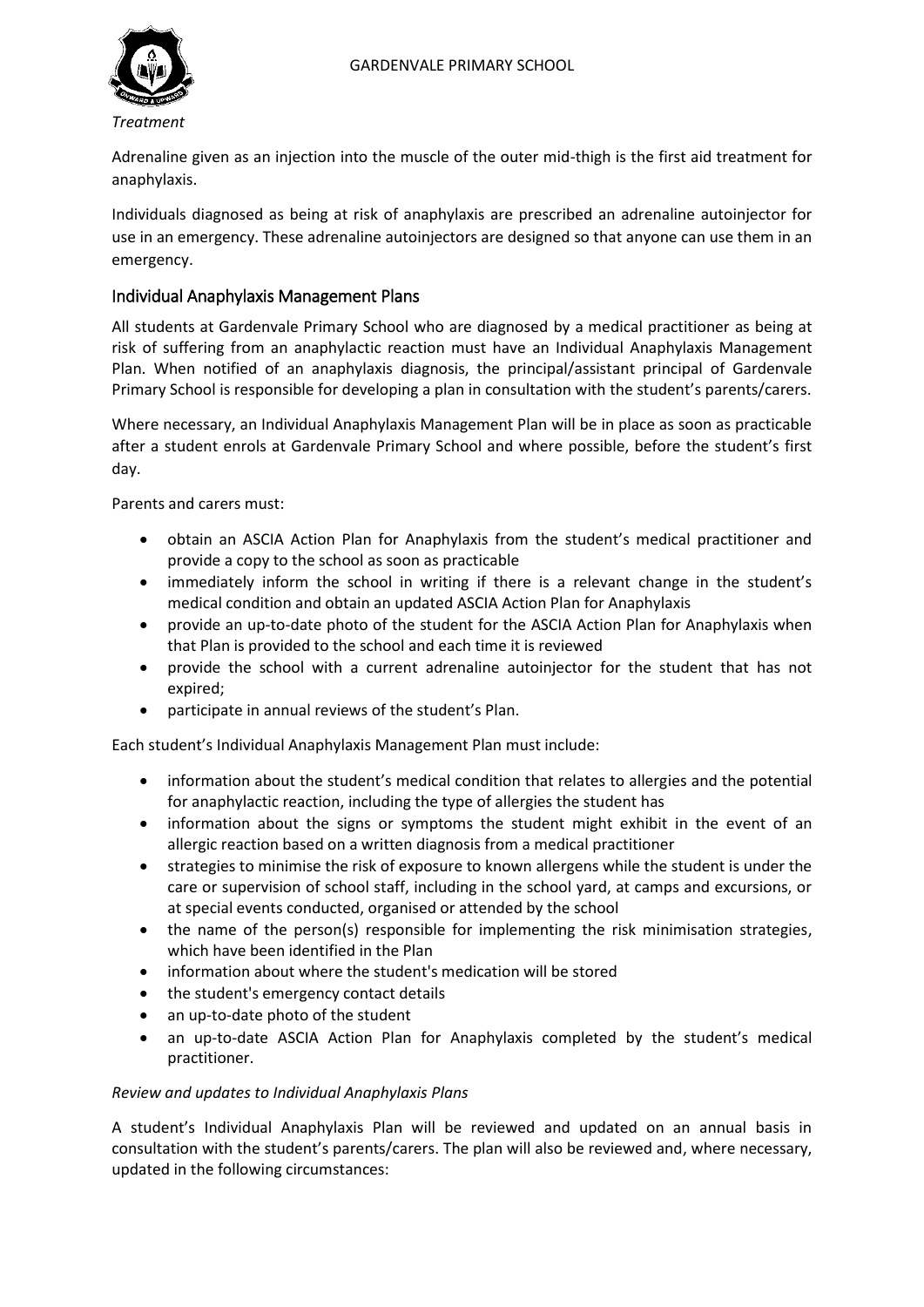

- as soon as practicable after the student has an anaphylactic reaction at school
- if the student's medical condition, insofar as it relates to allergy and the potential for anaphylactic reaction, changes
- when the student is participating in an off-site activity, including camps and excursions, or at special events including fetes and concerts.

Our school may also consider updating a student's Individual Anaphylaxis Management Plan if there is an identified and significant increase in the student's potential risk of exposure to allergens at school.

## Location of plans and adrenaline autoinjectors

A copy of each student's Individual Anaphylaxis Management Plan will be stored with their ASCIA Action Plan for Anaphylaxis in the First Aid room on the Junior Campus and the Staff Room in the Senior Campus, together with the student's adrenaline autoinjector in their medical bags. Adrenaline autoinjectors must be labelled with the student's name.

Copies of anaphylaxis plans and the Student Medical Report containing the student's name, a photo of the student, the type of allergy and/or the allergens and emergency phone numbers will available in the relevant student's classroom in the Student Medical Conditions folder.

## Risk Minimisation Strategies

To reduce the risk of a student suffering from an anaphylactic reaction at Gardenvale Primary School, we have put in place the following strategies:

- *staff and students are regularly reminded to wash their hands after eating*
- *students are discouraged from sharing food*
- *garbage bins at school are to remain covered with lids to reduce the risk of attracting insects*
- *year groups will be informed of allergens that must be avoided in advance of class parties, events or birthdays*
- *2 general use EpiPen will be stored in each office.*

#### Adrenaline autoinjectors for general use

Gardenvale Primary School will maintain a supply of adrenaline autoinjector(s) for general use, as a back-up to those provided by parents and carers for specific students, and also for students who may suffer from a first time reaction at school.

Adrenaline autoinjectors for general use will be stored in the Junior Campus and Senior Campus Offices and labelled 'Emergency Epipen'.

The principal is responsible for arranging the purchase of adrenaline autoinjectors for general use, and will consider:

- the number of students enrolled at Gardenvale Primary School at risk of anaphylaxis
- the accessibility of adrenaline autoinjectors supplied by parents
- the availability of a sufficient supply of autoinjectors for general use in different locations at the school, as well as at camps, excursions and events
- the limited life span of adrenaline autoinjectors, and the need for general use adrenaline autoinjectors to be replaced when used or prior to expiry.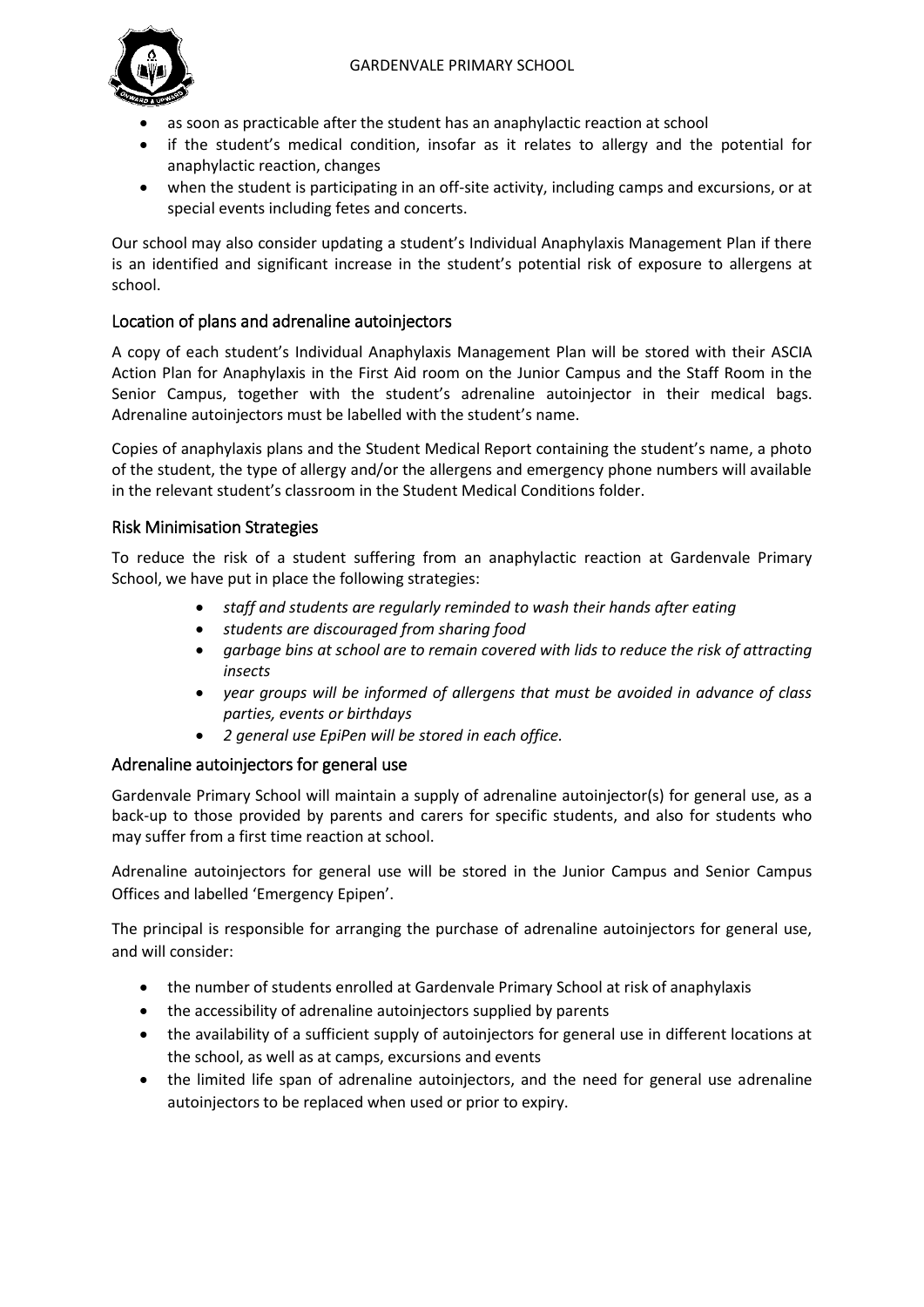

#### Emergency Response

In the event of an anaphylactic reaction, the emergency response procedures in this policy must be followed, together with the school's general first aid procedures, emergency response procedures and the student's Individual Anaphylaxis Management Plan.

A complete and up-to-date list of students identified as being at risk of anaphylaxis is maintained by the office staff and displayed in the First Aid room on each campus. For camps, excursions and special events, a designated staff member will be responsible for maintaining a list of students at risk of anaphylaxis attending the special event, together with their Individual Anaphylaxis Management Plans and adrenaline autoinjectors, where appropriate.

If a student experiences an anaphylactic reaction at school or during a school activity, school staff must:

| <b>Step</b> | <b>Action</b>                                                                            |
|-------------|------------------------------------------------------------------------------------------|
| 1.          | Lay the person flat<br>$\bullet$                                                         |
|             | Do not allow them to stand or walk<br>$\bullet$                                          |
|             | If breathing is difficult, allow them to sit<br>$\bullet$                                |
|             | Be calm and reassuring<br>٠                                                              |
|             | Do not leave them alone                                                                  |
|             | Seek assistance from another staff member or reliable student to locate the<br>$\bullet$ |
|             | student's adrenaline autoinjector or the school's general use autoinjector, and          |
|             | the student's Individual Anaphylaxis Management Plan, stored in the First Aid            |
|             | room at the Junior Campus and the staffroom in the Senior Campus.                        |
|             | If the student's plan is not immediately available, or they appear to be<br>$\bullet$    |
|             | experiencing a first time reaction, follow steps 2 to 5                                  |
| 2.          | Administer an EpiPen or EpiPen Jr (if the student is under 20kg)                         |
|             | Remove from plastic container<br>$\bullet$                                               |
|             | Form a fist around the EpiPen and pull off the blue safety release (cap)<br>٠            |
|             | Place orange end against the student's outer mid-thigh (with or without<br>$\bullet$     |
|             | clothing)                                                                                |
|             | Push down hard until a click is heard or felt and hold in place for 3 seconds            |
|             | Remove EpiPen<br>$\bullet$                                                               |
|             | Note the time the EpiPen is administered<br>$\bullet$                                    |
|             | Retain the used EpiPen to be handed to ambulance paramedics along with the               |
|             | time of administration                                                                   |
| 3.          | Call an ambulance (000)                                                                  |
| 4.          | If there is no improvement or severe symptoms progress (as described in the ASCIA        |
|             | Action Plan for Anaphylaxis), further adrenaline doses may be administered every five    |
|             | minutes, if other adrenaline autoinjectors are available.                                |
| 5.          | Contact the student's emergency contacts.                                                |

If a student appears to be having a severe allergic reaction, but has not been previously diagnosed with an allergy or being at risk of anaphylaxis, school staff should follow steps 2 – 5 as above.

#### Communication Plan

This policy will be available on Gardenvale Primary School's website and Compass so that parents and other members of the school community can easily access information about Gardenvale Primary School's anaphylaxis management procedures. The parents and carers of students who are enrolled at Gardenvale Primary School and are identified as being at risk of anaphylaxis will also be provided with a copy of this policy.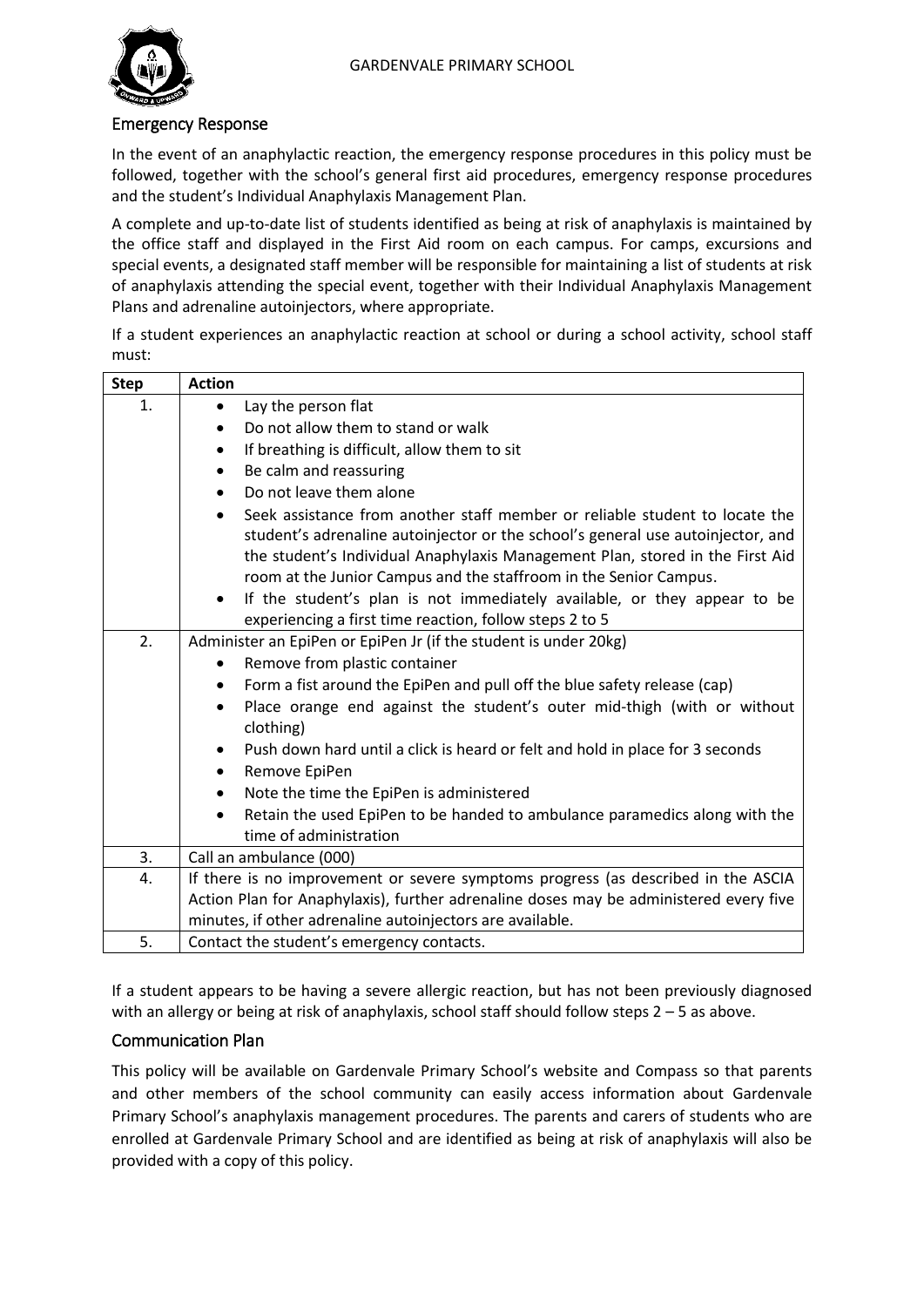

The principal/assistant principal are responsible for ensuring that all relevant staff, including casual relief staff and volunteers are aware of this policy and Gardenvale Primary School's procedures for anaphylaxis management. Casual relief teachers will be invited to attend anaphylaxis updates.

The assistant principal will arrange for an alert card to be made for each student diagnosed at risk of anaphylaxis. Alert cards will contain the student's name, class, a photo of the student, a parent's name and a contact phone number. These will be attached to the yard duty First Aid bags prior to the start of the school year, or as soon as practicable following notification of the student's medical condition or a change thereof.

Copies of anaphylaxis plans and the Student Medical Report containing the student's name, a photo of the student, the type of allergy and/or the allergens and emergency phone numbers will available in the relevant student's classroom in the Student Medical Conditions folder.

The details of students' medical condition will also be found on Compass when rolls are marked twice a day.

## **Responding to an Anaphylactic Reaction**

#### *CLASSROOMS*

In the event of an anaphylactic reaction in the classroom, the teacher is to immediately implement the following emergency procedures plan:

- 1. Two students should be sent to the office alerting them of the emergency. The office staff will bring both the student's Insulated Medical Bag (containing the student's ASCI Action Plan for Anaphylaxis, adrenaline autoinjector and other medication) and the school's adrenaline autoinjector devices (school's Epipen) to the classroom with the incident.
- 2. Simultaneously two more students should be sent to alert the nearest teacher to assist. The assisting teacher will relocate the students of the classroom and look after them until the office staff arrive. Once the office staff have arrived to look after the relocated students, the assisting teacher will then return to their own classroom.
- 3. Concurrently the classroom teacher should:
	- a) administer any medication to the student as per the student's ASCI Action Plan
	- b) call an ambulance on '000' if an adrenaline autoinjector is used (using the nearest mobile phone)
- 4. Once the administration staff have been informed, they will arrange for an available staff member to wait for and direct the ambulance on arrival.

#### *YARD*

In the event of an anaphylactic reaction in the yard, the teacher on yard duty is to immediately implement the following emergency procedures plan:

- 1. The teacher on yard duty will identify the student at risk of anaphylaxis using the alert cards attached to the yard duty first aid bag.
- 2. The yard duty teacher at the incident site should alert the other yard duty teacher either by blowing the whistle, signalling or sending two students.
- 3. Two students should be sent to the office alerting them of the emergency. The office staff will bring both the student's Insulated Medical Bag (containing the student's ASCI Action Plan for Anaphylaxis, adrenaline autoinjector and other medication) and the school's adrenaline autoinjector devices (school's Epipen) to the site of the incident.
- 4. Concurrently the yard duty teacher should:
	- a. administer any medication to the student as per the student's ASCI Action Plan.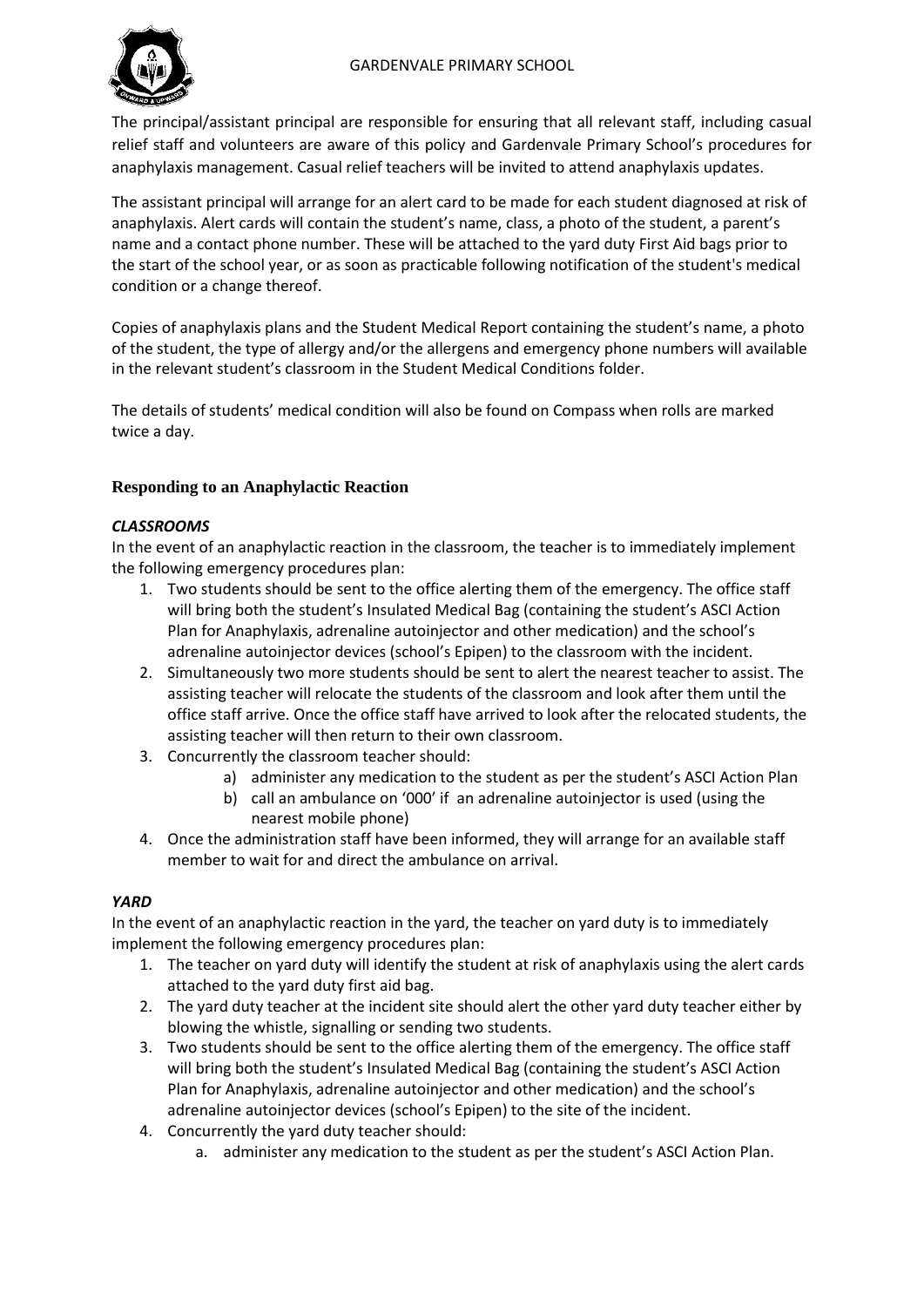

- b. call an ambulance on '000' (using the nearest mobile phone) while remaining with the student
- 5. Two staff must stay with the student who is experiencing an anaphylactic reaction and should not move them.
- 6. One staff member will move other students away from the incident site.
- 7. Once the administration staff have been informed, they will arrange for an available staff member to wait for and direct the ambulance on arrival.

#### *MOVING BETWEEN CAMPUSES*

In the event of an anaphylactic reaction when moving between campuses, the teacher is to immediately implement the following emergency procedures plan:

- 1. The teacher must stay with the student who is experiencing an anaphylactic reaction and should not move the ill student. The teacher should instruct other students to move back away from the road and sit on the footpath.
- 2. The teacher at the incident site should call the office staff to alert them of the nature and site of the incident and request two staff to immediately bring the student's Insulated Medical Bag containing the student's ASCI Action Plan for Anaphylaxis, adrenaline autoinjector and other medication and the school's adrenaline autoinjector devices (school's Epipen) to the site of the incident.
- 3. . The teacher at the incident site should then:
	- b) administer any medication to the student as per the student's ASCI Action Plan.
	- a) call an ambulance on '000' (using a mobile phone) while remaining with the student and
- 4. After bringing the medication, one staff member should collect the other students and move them to a classroom. The other staff member will remain at the incident and provide assistance.

Teachers are required to carry their mobile phone when moving between campuses and accompanying a student diagnosed at risk of anaphylaxis.

#### *SPECIAL EVENT DAYS, EXCURSIONS AND CAMPS*

#### *Prior to the excursion*

Prior to leaving the school for any event, excursion or camp, the teachers will meet and identify any student in the group diagnosed at risk of anaphylaxis to discuss risk management strategies as per the student's Anaphylaxis Management Plan.

The teacher in charge will nominate a teacher to be responsible for each student diagnosed at risk of anaphylaxis. The nominated teacher will collect the student's Insulated Medical Bag containing the student's ASCI Action Plan for Anaphylaxis, adrenaline autoinjector and other medication to take on the excursion. If there is only one student who requires an adrenaline autoinjector on the excursion, one of the school's adrenaline autoinjector devices must also be taken as a backup. An Emergency Management Plan Form will be completed by the teacher in charge before the excursion listing all students in the group diagnosed at risk of anaphylaxis and be handed to the office staff.

#### *During the event/excursion/camp*

In the event of an anaphylactic reaction away from school the teacher is to immediately implement the following emergency procedures plan: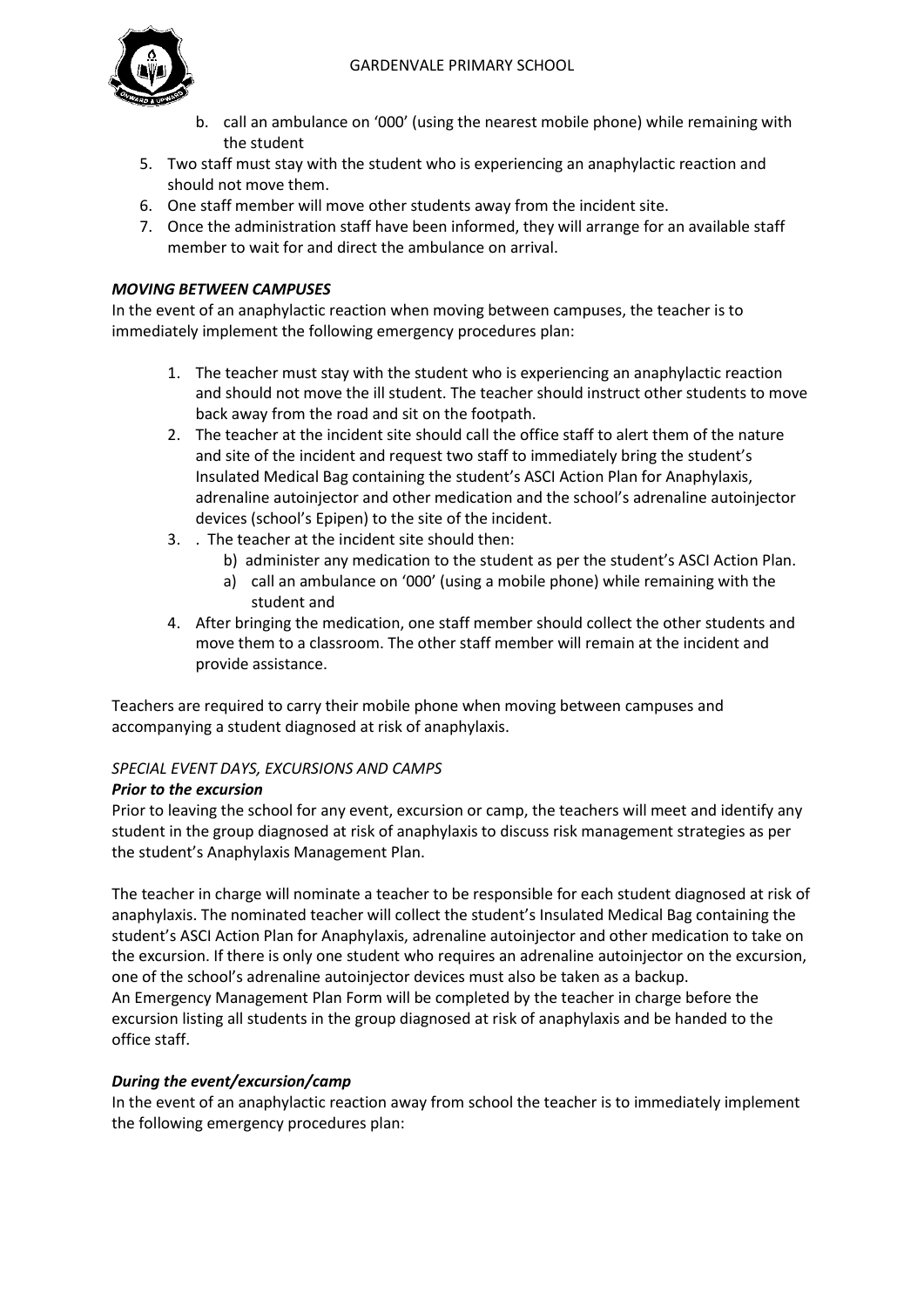#### GARDENVALE PRIMARY SCHOOL



- 1. The teacher with responsibility for the student must stay with the student who is experiencing an anaphylactic reaction, administer any necessary medication and should not move the ill student.
- 2. The responsible teacher at the incident site should call an ambulance on '000' (using a mobile phone) while remaining with the ill student.
- 3. Another teacher present must notify the office staff who will in turn immediately notify the Principal and/or Assistant Principal*.*
- 4. The Principal / Assistant Principal will arrange for parents or guardians to be notified and will notify Regional Emergency Management.

## **Post Incident Action**

It is expected that after an incident has occurred and has been resolved, that staff members involved will engage in the following activities:

- Completion of an Incident / Accident Report form including full details of the event and what occurred;
- Collection of the student's personal effects (if he/she is transported by ambulance and does not have them) for return to school;
	- Debrief of students directly involved as witnesses to the event;
	- Debrief of staff involved;

 Communication with Principal or Assistant Principal as appropriate regarding the particulars of the incident, actions taken and outcomes;

 Principal to discuss with parents (later) what occurred and ask them to seek medical advice on how it may be prevented in future and jointly review the student's individual Anaphylaxis Management Plan;

Implement updated risk prevention strategies (where applicable).

## Staff training

The principal will ensure that all school staff where possible are appropriately trained in anaphylaxis management.

Staff who are required to undertake training must have completed:

- an approved face-to-face anaphylaxis management training course in the last three years, or
- an approved online anaphylaxis management training course in the last two years.

Gardenvale Primary School uses the ASCIA eTraining course followed by a competency check by the School Anaphylaxis Supervisors and/or presenters from Total First Aid.

At Gardenvale Primary School two staff members per campus (School Anaphylaxis Supervisors) complete '*Course in Verifying the Correct Use of Adrenaline Autoinjector Devices 22303VIC'* provided by the Asthma Foundation every 3 years.

Staff are also required to attend a briefing on anaphylaxis management and this policy at least twice per year with the first briefing held at the beginning of the school year, facilitated by a staff member who has successfully completed an anaphylaxis management course within the last 2 years or a presenter from Total first Aid. Each briefing will address:

- $\bullet$  this policy
- the causes, symptoms and treatment of anaphylaxis
- the identities of students with a medical condition that relates to allergies and the potential for anaphylactic reaction, and where their medication is located